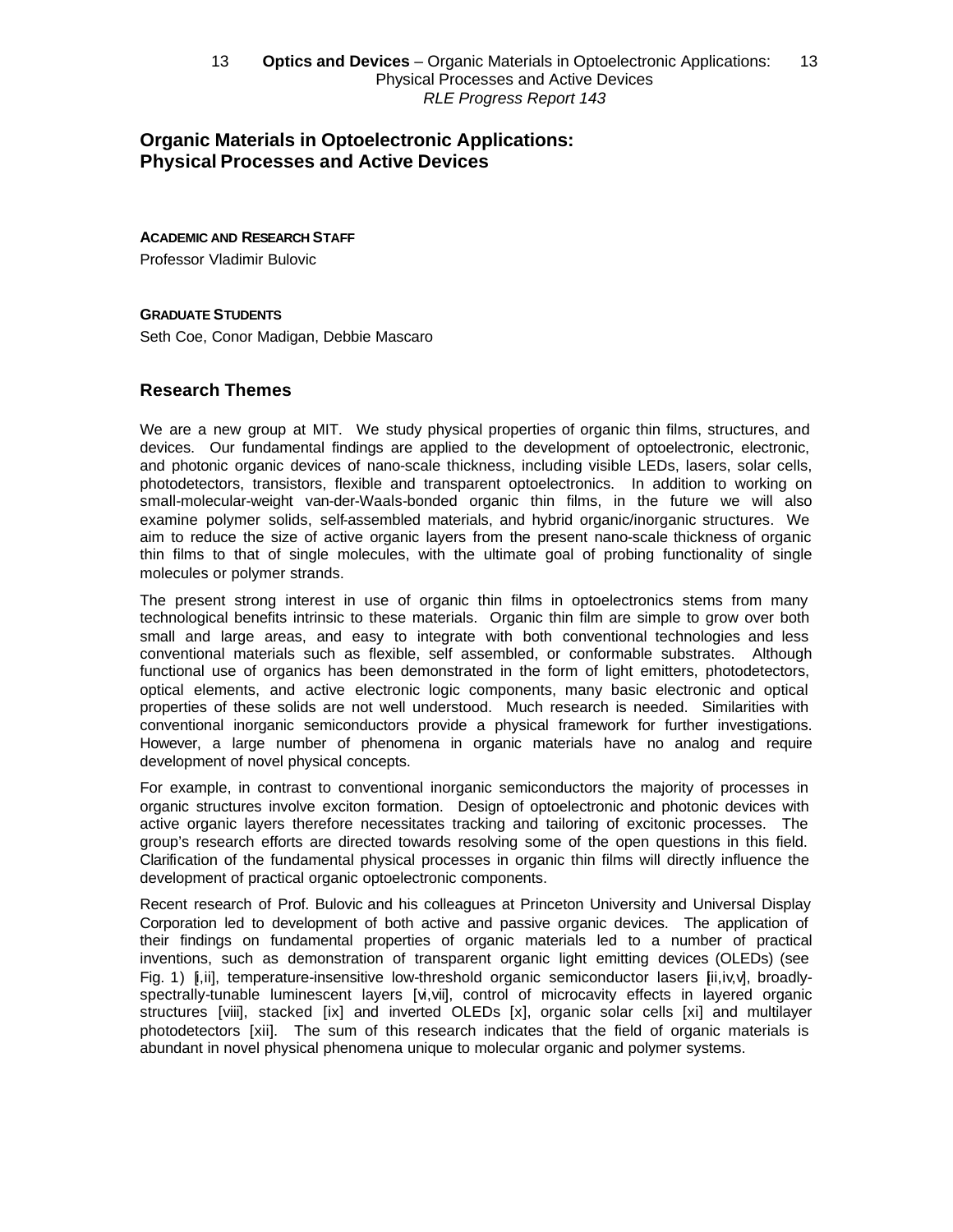

*FIGURE 1 Transparent organic light-emitting device (TOLED) in off (top left) and on (bottom left) state. In the off state the device is more than 70% transparent, so we can look through it and see the logo of the Universal Display Corporation. TOLED layer structure is shown in the upper right with typical electron transport layer (ETL) and hole transport layer (HTL) molecules in the bottom right of the figure.* 

With the present rapid pace of scientific discovery, the use of organic electronic and photonic devices in our everyday lives appears inevitable, although a great deal of research and development still must be accomplished. Development of each new organic device demonstrates the immense versatility of these materials, but simultaneously opens new questions into the origins of the observed physical processes. Hopefully, our research efforts will answer some of these riddles and lead to new venues of scientific endeavor.

# **Integrated Materials Growth System**

#### **SPONSOR**

Defense University Research Instrumentation Program (DURIP) - Air Force Office of Scientific Research

NSF Center for Materials Science and Engineering SEED Grant

## **PROJECT STAFF**

Seth Coe, Conor Madigan, Debbie Mascaro, Professor Vladimir Bulovic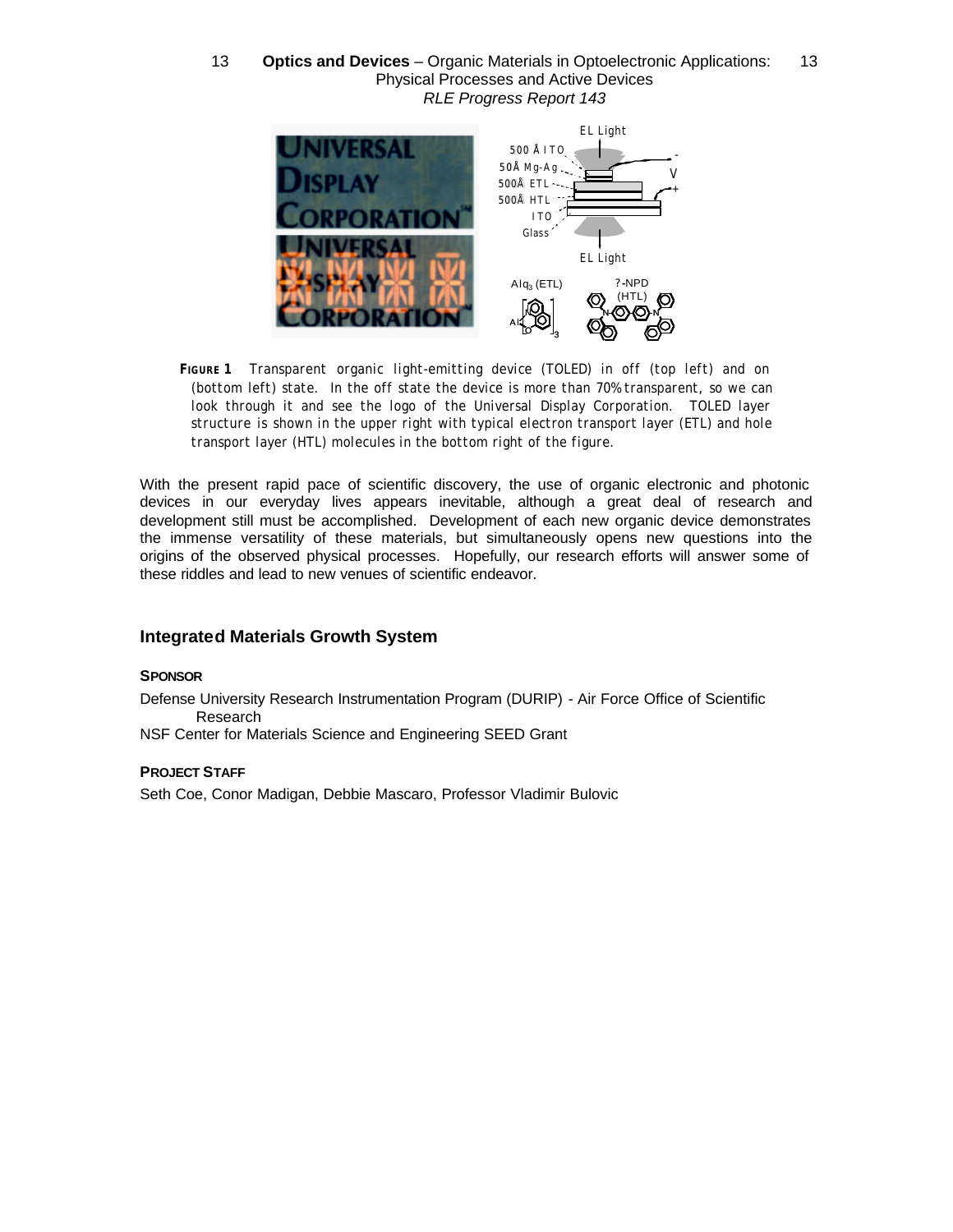Vacuum growth of organic materials can generate atomically flat thin films of high purity, facilitating fabrication of complex multi-layer devices with excellent uniformity and sharp interfaces between adjacent layers. Such vacuum gown devices are highly reproducible from run to run, and can have complex structures containing thin layers of precisely controlled composition. Increased control over the growth parameter is essential for the better performance devices. Additionally, fexibility of van der Waal bonds in the organic thin films facilitate their integration with both conventional technologies and less conventional materials such as flexible, self-assembled, or conformable substrates.

We are in the process of developing a versatile materials growth system (see Fig. 1) that combines conventional materials growth techniques with novel deposition methods developed in our laboratories. The completed growth system will integrate the method for physical and vapor phase deposition of hybrid organic/inorganic thin-films with a low-pressure RF/DC sputtering chamber, an evaporative growth chamber, and a chemical vapor deposition chamber. The completed vacuum system will be capable of depositing molecular organics, polymers, metals, metal oxides, inorganic nanodots, and colloids in a controlled layer-by-layer fashion. An in-situ shadow masking system will enable fabrication of complex patterned structures inside a vacuum environment, while the integrated  $N_z$ -filled, dry glove box will facilitate handling, measuring, and packaging of organic thin film samples that are susceptible to reactions with atmospheric oxygen and water vapor. Completed samples will be in-situ tested in the analysis chamber by contacting them with an electrical probe attached to an XY-Z manipulator. Optical ports on the chamber allow for a telescopic view of the devices and facilitate optical excitation of probed samples. Optoelectronic properties of the hybrid materials and structures will be investigated at a range of temperatures form 5K to 600 K, generated by the liquid helium cryostat and the boron-nitride heater situated behind the sample stage. The AFM/STM chamber will facilitate in-situ atomic scale microscopy for evaluating morphology and electronic properties of hybrid materials.

All chambers are connected to the central transfer system that has linear degrees of freedom. Each chamber is isolated form the others by a gate valve resulting in typical base and operating pressures as indicated below.



*FIGURE 1 Integrated materials and devices growth system consisting of the materials growth chambers based on physical and vapor phase deposition, sputtering, chemical vapor deposition, and evaporative deposition with in-situ shadow masking. Samples are analyzed in the analytical and AFM/STM chambers, and all connected to the central transfer line with load lock and an integrated, nitrogen-filled glove box.*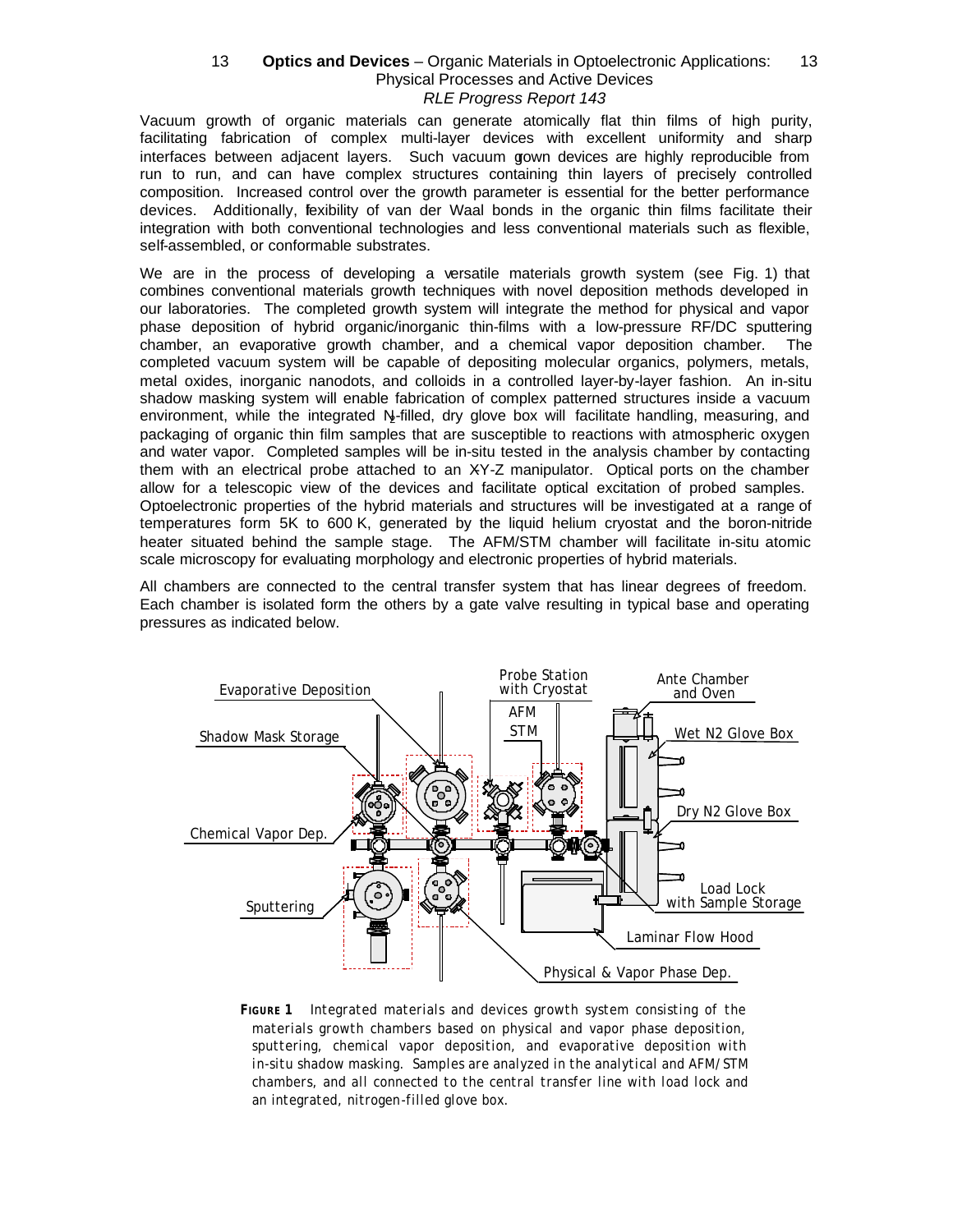| <b>SYSTEM</b>           | <b>Base Pressure</b><br>[Torr] | <b>Operating Pressure</b><br>[Torr] |
|-------------------------|--------------------------------|-------------------------------------|
| <b>PVPD</b>             | $10^{-8}$                      | 1 to 10                             |
| Sputtering              | $10^{-9}$                      | $10^{-3}$ to $10^{-2}$              |
| Evaporative             | $10^{-10}$                     | $10^{-10}$                          |
| <b>CVD</b>              | $10^{-8}$                      | 1 to 10                             |
| <b>Central Transfer</b> | $10^{-9}$                      | $10^{-7}$ to $10^{-9}$              |
| <b>Probe Station</b>    | $10^{-10}$                     | $10^{-10}$                          |
| AFM/STM                 | $10^{-10}$                     | $10^{-10}$                          |
| Load Lock               | $10^{-7}$                      | 10 <sup>-7</sup> to atmosphere      |

Maximum substrate size is 10 cm with a 5% variation in the thickness and composition of deposited films over the substrate area.

The integrated growth system will be the centerpiece of our materials growth effort, as it will accommodate solvent-free deposition and co-deposition of polymers, colloids, and molecular organic materials in vacuum. We expect that our solvent-free vacuum growth will produce polymer thin films of superior electronic grade compared to those previously grown. Furthermore, elimination of solvents from the deposition process should allow for the growth of multilayer polymer structures with precisely controlled thickness and a much expanded choice of heterojunction interfaces. Versatility of the integrated growth system will allow for development of active optoelectronic devices based on previously unachievable materials and material multilayers, which should lead to both technological breakthroughs and investigations of new physical concepts.

# **Solid State Solvation Effect**

#### **SPONSOR**

National Science Foundation CAREER Award National Defense Science and Engineering Graduate Fellowship – Department of Defense

#### **PROJECT STAFF**

Conor Madigan, Professor Vladimir Bulovic

Emission and absorption spectra of many organic dyes in *liquid solutions* depend on the local electric fields generated by the surrounding polar solvent molecules [xiii]. This "solvation effect" is a result of intermolecular solute-solvent interaction forces (such as dipole-dipole or dipole-induced dipole) that tend to stretch molecular bonds and shift charge distribution on molecules, altering the energy difference between the ground and excited states of the solute.

Our experiments recently confirmed that the solvation effect is also present in *molecular solids* where closely packed polar molecules can generate large local electric fields. By adjusting the strength of local electric fields inside the organic films with intermolecular dipole-dipole interactions, the solid state solvation (SSS) can be used as a new general method for tuning the energy level structure of organic materials. Using SSS we demonstrated that luminescence of some polar laser dyes can be wavelength shifted by as much as 75 nm (from red to yellow and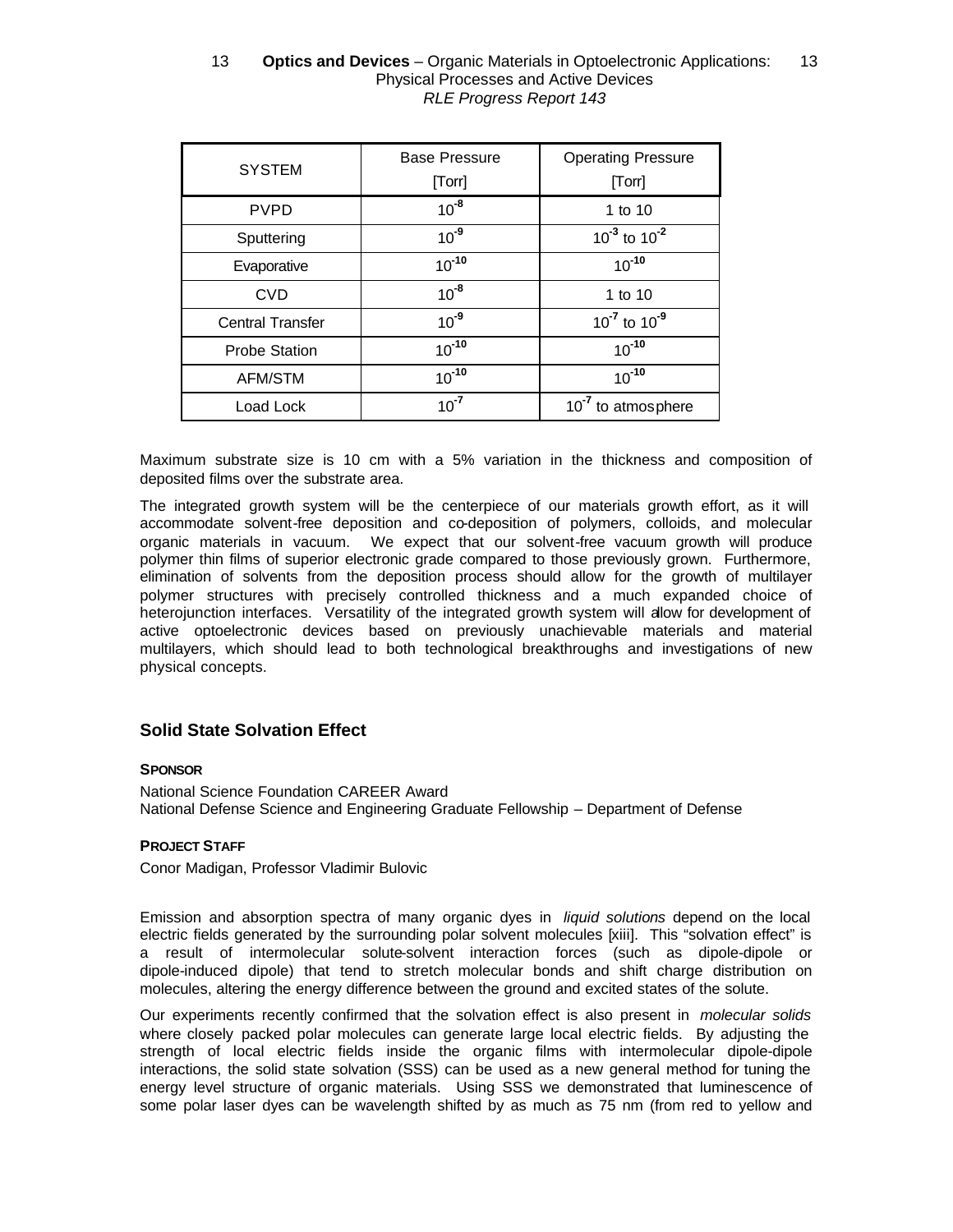green to blue) when doped into less polar molecular hosts [vi,vii]. Remarkably, with judicious control of SSS effect, a single device structure was designed to produce an efficient blue, green, yellow, orange, red, or white emission while utilizing an identical set of molecular organic materials [vii].

### *(a) Physical Origins of the Solvation Effect*

Theories describing the solvation process principally assume that the chemical states of the isolated and solvated molecules are the same, and processes such as solvent-solute charge transfer, solvent-dependent aggregation, ionization, complexation, or isomerization do not occur. Simply, solvation is considered as a physical perturbation of the relevant molecular states of the solute due to the presence of the solvent. Spectroscopic studies on solutions of polar molecules in polar solvents show that the peak luminescence ( $\gamma_{\text{max}}$ ) and absorption wavelength of a solute can undergo both bathochromic (red) and hypsochromic (blue) shifts in  $?_{\text{max}}$  as the solvent polarity increases [xiii].

Theoretical modelings of the solvation effect are generally limited by the complexity of the solute-solvent system that involves dipole-dipole, dipole-induced dipole, higher order multipole, and hydrogen bonding interactions. Qualitative treatments of the problem, however, give a reasonable agreement with experimental measurements. In essence, it is found that the polar solvent strongly influences the more polar state of the molecule. Since molecular electronic transitions lead to redistribution of charge, the dipole moment of the ground state  $(\rho_0)$  and an excited state  $(2)$  of a molecule will, in general, be different. If the excited state of the molecule has a larger dipole moment than the ground state, an increase in solvent polarity will more strongly stabilize the excited state (Fig. 2(a)), lowering its energy, and red shifting ?<sub>max</sub> [xiii]. Conversely, if  $?_0 > ?_1$  (Fig. 2(b)) the ground state is more stabilized upon increase in solvent polarity, and a blue shift in  $P_{\text{max}}$  is observed.



*FIGURE 2 Schematic illustration of solvatochromism. Decrease [increase] in the luminescence energy of molecules with excited state dipole moment (*? *<sup>1</sup>) larger [smaller] than the ground state moment*  $(0)$  as a function of solvent molecule dipole moment *(polarity) is shown in (a) [ (b) ]. INSET: Solvent molecules organize around the polar solute to minimize total system energy.*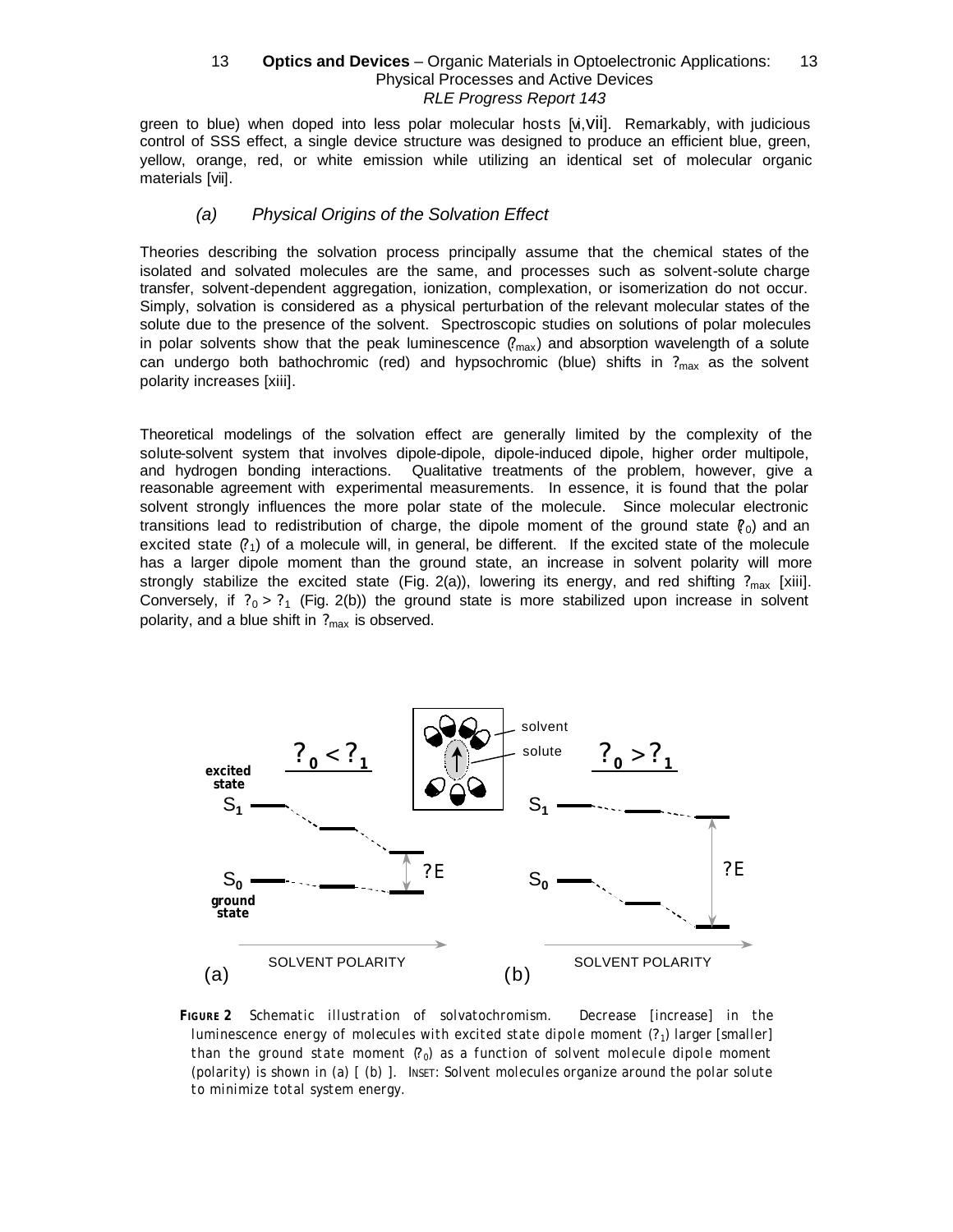### *(b) Photoluminescence of Polar Lumophore DCM2* 13 **— Optics and Devices** – Organic Materials in Optoelectronic Applications: — 13 Physical Processes and Active Devices RLE Progress Report 143

The solvation effect is pronounced for laser dye DCM2 dissolved in solvents of different dielectric susceptibility (Fig. 3). The DCM2 peak luminescence wavelength  $(\ell_{\text{max}})$  varies from 565 nm for the nonpolar solvent, benzene, with a low frequency dielectric constant of  $? = 2.27$  in solution, to 675 nm for dimethylsufoxide (DMSO) with a molecular dipole moment of  $3.9 D$  and  $? = 46.7$ (solvent dipole moments are indicated in the figure). From these data we conclude that the dipole moment of the excited DCM2 molecule is higher than that of the ground state, consistent with earlier measurements and calculations of the dipole moment of DCM1 [xiv].



*FIGURE* 3 *Normalized photoluminescence spectra of dilute DCM2 solutions in benzene (C<sub>6</sub>H<sub>6</sub>), chloroform (CHCl3), ethanol (C2H5OH), and DMSO ((CH3)2S:O). Solvent dielectric constant and molecular dipole moment are also indicated. Photoluminescence spectrum of DCM2 thin film is also shown. The solutions were very dilute (~1/1000 of the saturated solution concentration), ensuring that the spectra observed are due to monomer fluorescence, and that the contribution from*  aggregates is negligible. There is no significant difference in the quantum yield from DCM2 in any of *the solutions used.*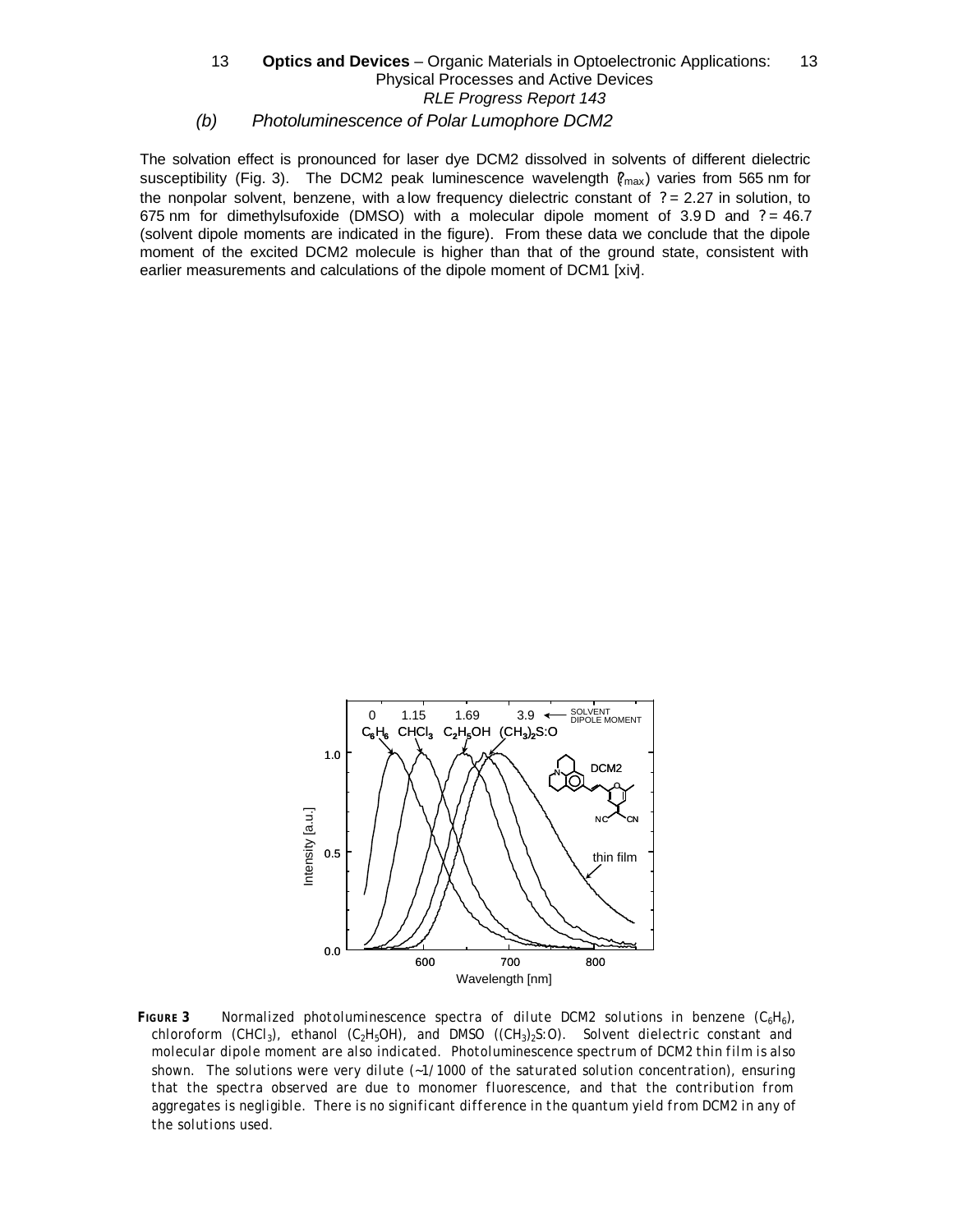

*FIGURE 4 Normalized photoluminescence spectra of 400 Å thick vacuum-deposited thin films of (a) Alq3:DCM2 and (b) Zrq4:DCM2 as a function of DCM2 concentration.*

The solution luminescence shift can be compared to the change in the photoluminescence spectrum of DCM2 doped into different vacuum deposited thin films. The photoluminescence (PL) of 1% DCM2 in aluminum *tris-*(8-hydroxyquinoline) (Alq3) (?max = 635 nm) is red-shifted with respect to that of 1% DCM2 in zirconium 8-hydroxyquinoline ( $Zrq_4$ ) ( $r_{max}$  = 605 nm) (Fig. 4). This is consistent with the trend found in the solution studies since the ground state dipole moment of Alq<sub>3</sub> ( $?0 = 5.5$  D) is larger than that of the more symmetric Zrq<sub>4</sub> ( $?0 \sim 0$  D). The dipole moments of molecules in organic thin films are obtained from semi-empirical molecular orbital calculations based on an intermediate neglect of the differential overlap algorithm [xv], parameterized from solution of electronic spectra for the optimized molecular geometries.

As the concentration of DCM2 changes in both Alq<sub>3</sub> and Zrq<sub>4</sub>, the luminescence red-shifts. The similarity of the spectral widths, and the magnitudes of the peak shifts in both Figs. 3 and 4 suggests that DCM2 suspended in solid matrices of  $Alg<sub>3</sub>$  and Zrq<sub>4</sub> undergoes an energy shift due to self-polarization. That is, as the concentration of highly polar  $(2<sub>0</sub> = 11.3 D)$  DCM2 molecules in the relatively non-polar Alq<sub>3</sub> and Zrq<sub>4</sub> is increased, the distance between nearest neighbor DCM2 molecules decreases, thereby increasing the local electric field. This field perturbation tends to red-shift the DCM2 emission spectrum. The effect is increased until the concentration is 100% in an undiluted DCM2 film, where  $?_{max} = 685$  nm is close to that attained in the polar solvent, DMSO. By comparison, the most dilute films of 1% DCM2 in Alq<sub>3</sub> and 1% DCM2 in Zrq<sub>4</sub> are both red-shifted from DCM2 PL in CHCl<sub>3</sub> (with  $?_0 = 1.15$  D and  $? = 4.81$ ). This suggests that even at such low concentrations, the DCM2 emission spectrum is influenced by the presence of other DCM2 molecules, given that a smaller shift than that observed would be expected from interactions with only the non-polar  $Zrq<sub>4</sub>$ .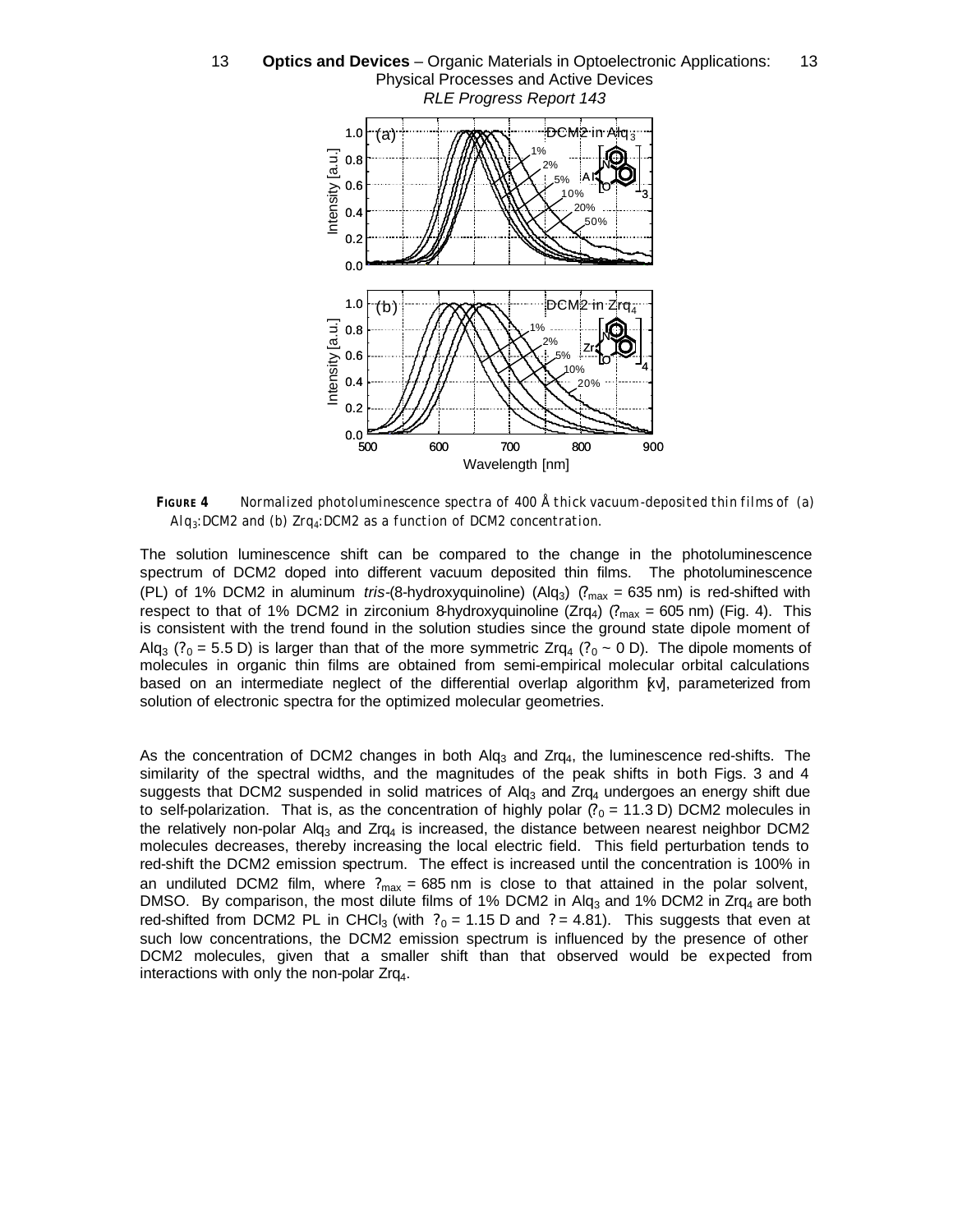## 1.90 1.85 1.80 DCM2 in Alq<sub>3</sub> 660 680 13 **— Optics and Devices** – Organic Materials in Optoelectronic Applications: — 13 Physical Processes and Active Devices RLE Progress Report 143



*FIGURE 5 Peak photoluminescence (PL) wavelengths of films from Fig. 4 as a function of DCM2 concentration.*

The self-polarization of DCM2 due to dipole-dipole interactions can thus strongly influence the energy levels of the lumophore. Indeed, for DCM2 concentrations above 10%,  $?_{max}$  is independent of the host material (Fig. 5) as the local fields are overwhelmingly determined by the highly polar DCM2 molecules. At concentrations below 10% emission from Alq<sub>3</sub> is always red-shifted from that of  $Zrq_4$  since the local field is largely determined by the host.

Over a large volume, the net DCM2 dipole moment averages to zero since the molecules in the solid solution should be randomly distributed. However, considering that the dipole field decreases as  $1/r^3$  where r is the distance between dipoles, only those molecules nearest the luminescent center contribute to the local electric field and hence influence the emission spectrum. Local fields due to randomly oriented dopants would contribute equally to blue and red spectral shifts, broadening the overall spectrum, but would not change the peak wavelength. Polar dopants such as DCM2, however, tend to aggregate in oriented domains that minimize the overall energy of the system, causing the spectral red shift.

# *(c) Temporal Response of Luminescence*

Our initial measurements of time resolved luminescence of polar luminescent dyes indicate that spectral shifts also take place during the luminescent process. The lower panel of Fig. 6 shows a typical contour trace of luminescence intensity as a function of wavelength and time for DCM dye in Alg<sub>3</sub>. Most of the spectral shifting takes place during the first 2 ns and has tentatively been assigned to molecular reorganization induced by the sudden change in the lumophores' dipole moment upon excitation. The remaining shift can be associated with an exciton thermalization process, due to exciton diffusion through the doped molecular structure. The observed phenomenon is general in nature and provides insight into exciton dynamics during the luminescence process. Such information is essential in tailoring optimal performance of organic LEDs and chemical sensors. We are presently developing a comprehensive theoretical framework describing these luminescence phenomena.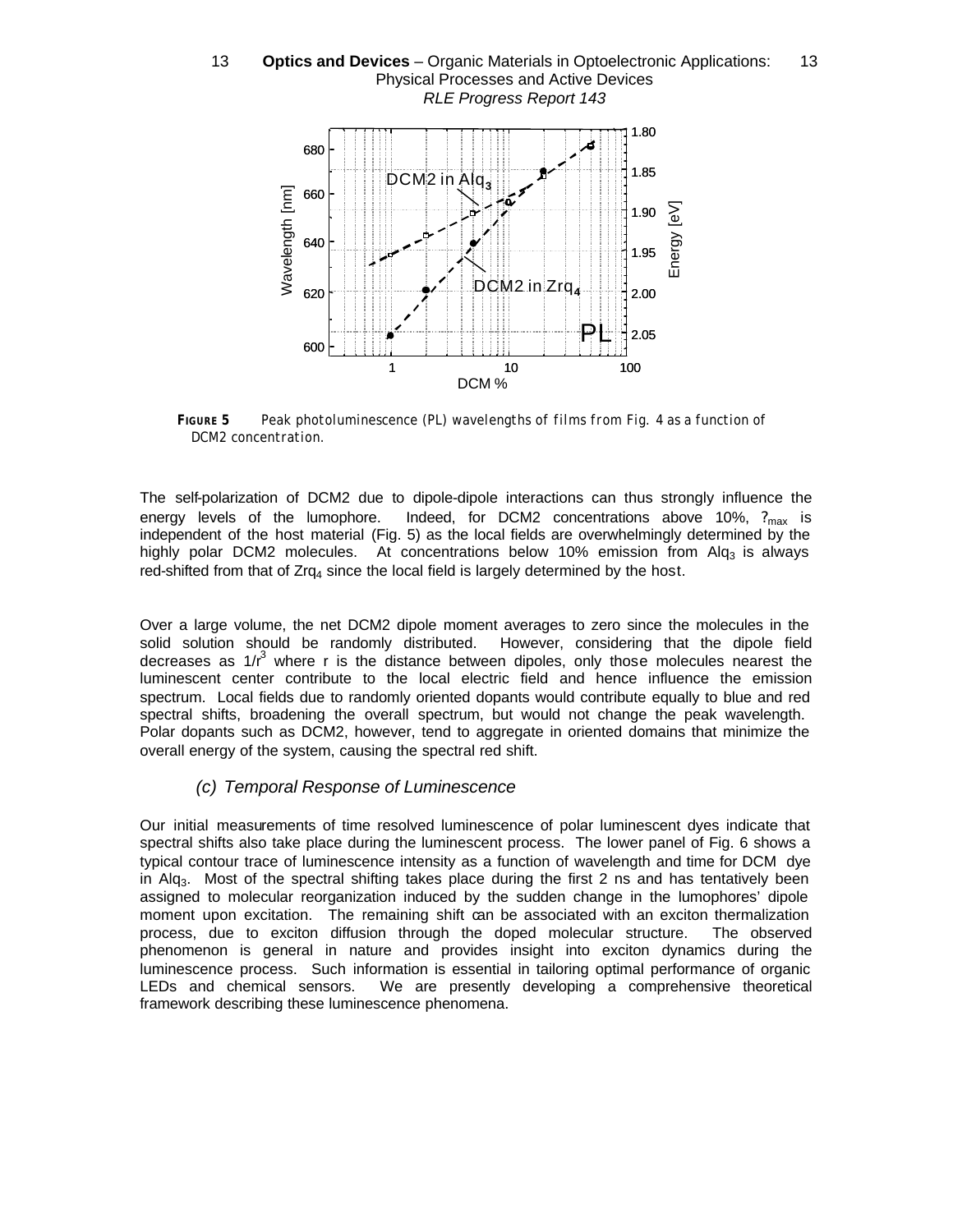

*FIGURE 6 (Bottom) Contour plot of photoluminescence intensity of 10% DCM in Alq 500 Å thick film as a function of wavelength and time. (Top) Time resolved spectra of the same sample, where each spectrum is integrated over 0.2 ns window, with an average time indicated in the figure.*

# **Appendix: Milestones**

Dr. Vladimir Bulovic, Assistant Professor of Electrical Engineering and Computer Science received an award under the National Science Foundation's Faculty Early Career Development program. Professor Bulovic, a principal investigator in RLE's Organic Optoelectronics group, plans to investigate the physical principles underlying the solid state solvation effect he identified in molecular organic solids. Insights gained will be applied to improvement and development of organic optoelectronic devices. The CAREER program recognizes the outstanding new faculty members who intend to pursue academic careers that involve both research and education. Professor Bulovic's work has focused on development of both active and passive organic devices. His experimental findings to led development of a number of practical inventions, such as demonstration of transparent organic light emitting devices (OLEDs), temperature-insensitive low-threshold organic semiconductor lasers, broadly-spectrally-tunable luminescent layers, control of microcavity effects in layered organic structures, stacked and inverted OLEDs, organic